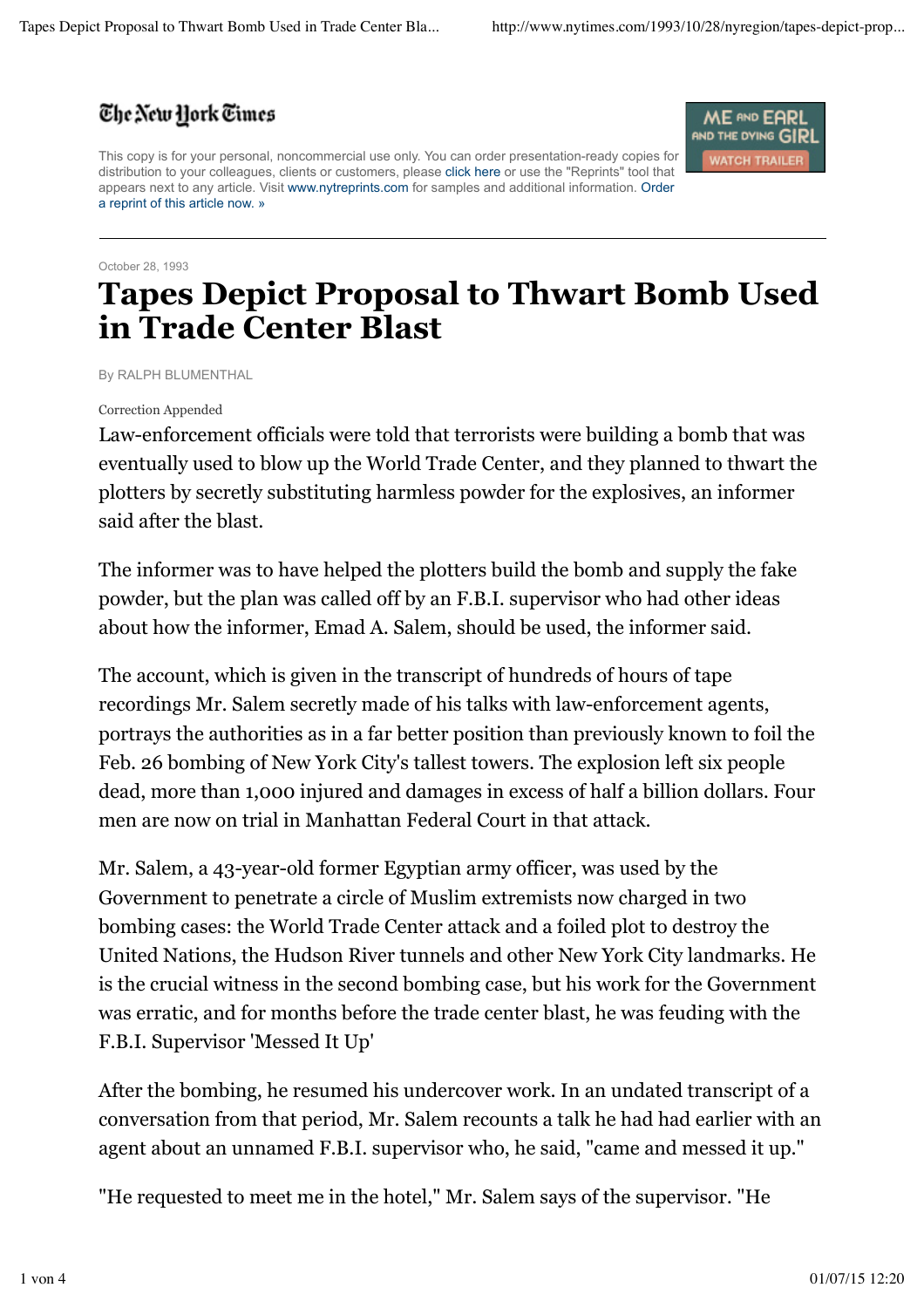requested to make me to testify and if he didn't push for that, we'll be going building the bomb with a phony powder and grabbing the people who was involved in it. But since you, we didn't do that."

The transcript quotes Mr. Salem as saying that he wanted to complain to F.B.I. headquarters in Washington about the bureau's failure to stop the bombing, but was dissuaded by an agent identified as John Anticev.

"He said, I don't think that the New York people would like the things out of the New York office to go to Washington, D.C.," Mr. Salem said Mr. Anticev had told him.

Another agent, identified as Nancy Floyd, does not dispute Mr. Salem's account, but rather, appears to agree with it, saying of the New York people: "Well, of course not, because they don't want to get their butts chewed."

Mary Jo White, who, as the United States Attorney for the Southern District of New York is prosecuting defendants in two related bombing cases, declined yesterday to comment on the Salem allegations or any other aspect of the cases. An investigator close to the case who refused to be identified further said, "We wish he would have saved the world," but called Mr. Salem's claims "figments of his imagination."

The transcripts, which are stamped "draft" and compiled from 70 tapes recorded secretly during the last two years by Mr. Salem, were turned over to defense lawyers in the second bombing case by the Government on Tuesday under a judge's order barring lawyers from disseminating them. A large portion of the material was made available to The New York Times.

In a letter to Federal Judge Michael B. Mukasey, Andrew C. McCarthy, an assistant United States attorney, said that he had learned of the tapes while debriefing Mr. Salem and that the informer had then voluntarily turned them over. Other Salem tapes and transcripts were being withheld pending Government review, of "security and other issues," Mr. McCarthy said.

William M. Kunstler, a defense lawyer in the case, accused the Government this week of improper delay in handing over all the material. The transcripts he had seen, he said, "were filled with all sorts of Government misconduct." But citing the judge's order, he said he could not provide any details.

The transcripts do not make clear the extent to which Federal authorities knew that there was a plan to bomb the World Trade Center, merely that they knew that a bombing of some sort was being discussed. But Mr. Salem's evident anguish at not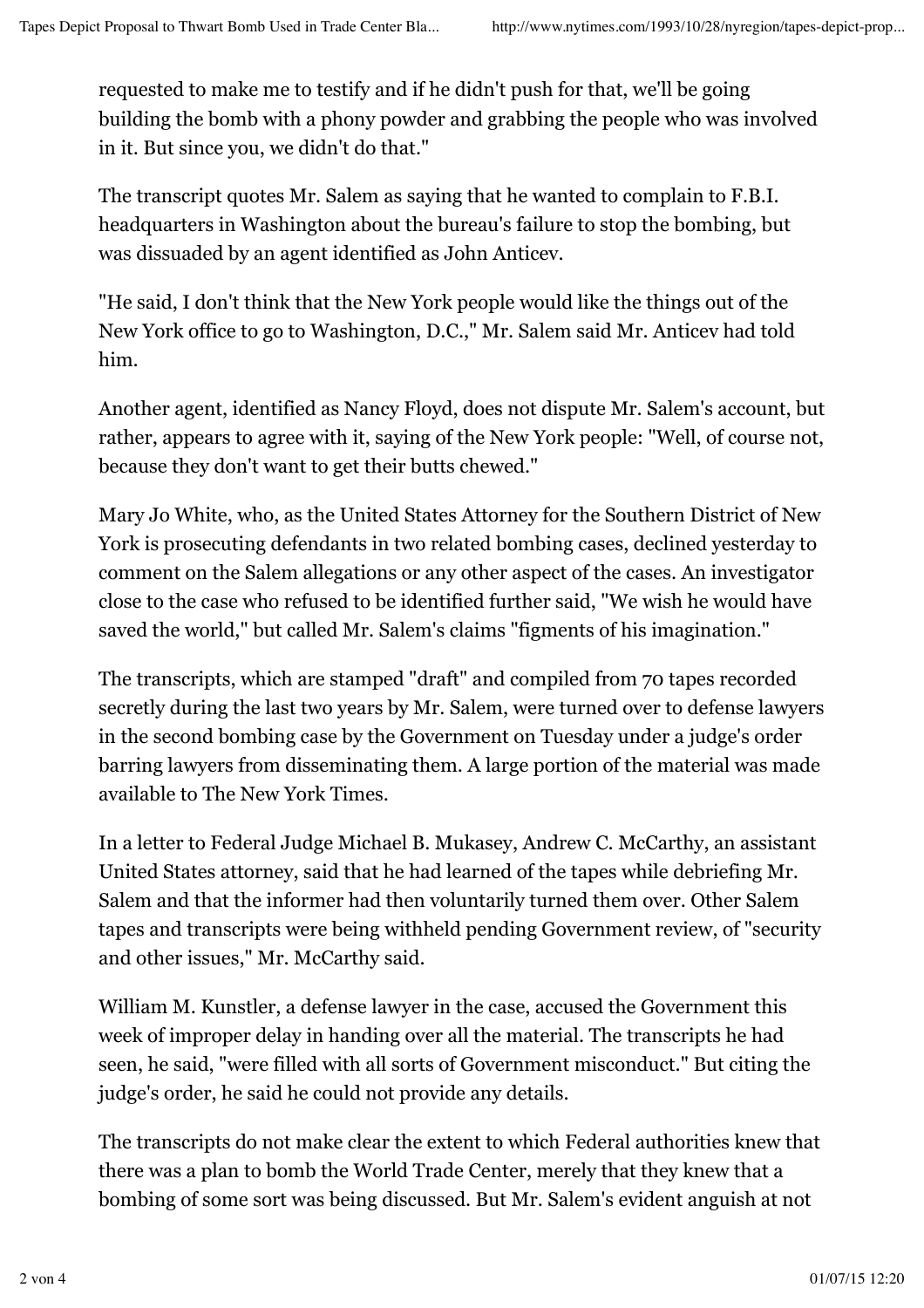being able to thwart the trade center blast is a recurrent theme in the transcripts. In one of the first numbered tapes, Mr. Salem is quoted as telling agent Floyd: "Since the bomb went off I feel terrible. I feel bad. I feel here is people who don't listen."

Ms. Floyd seems to commiserate, saying, "hey, I mean it wasn't like you didn't try and I didn't try."

In an apparent reference to Mr. Salem's complaints about the supervisor, Agent Floyd adds, "You can't force people to do the right thing."

The investigator involved in the case who would not be quoted by name said that Mr. Salem may have been led to believe by the agents that they were blameless for any mistakes. It was a classic agent's tactic, he said, to "blame the boss for all that's bad and take credit for all the good things."

In another point in the transcripts, Mr. Salem recounts a conversation he said he had with Mr. Anticev, saying, "I said, 'Guys, now you saw this bomb went off and you both know that we could avoid that.' " At another point, Mr. Salem says, "You get paid, guys, to prevent problems like this from happening."

Mr. Salem talks of the plan to substitute harmless powder for explosives during another conversation with agent Floyd. In that conversation, he recalls a previous discussion with Mr. Anticev.

"Do you deny," Mr. Salem says he told the other agent, "your supervisor is the main reason of bombing the World Trade Center?" Mr. Salem said Mr. Anticev did not deny it. "We was handling the case perfectly well until the supervisor came and messed it up, upside down."

The transcripts reflect an effort to keep Mr. Salem as an intelligence asset who would not have to go public or testify.

A police detective working with the F.B.I., Louis Napoli, assures Mr. Salem in one conversation, "We can give you total immunity towards prosecution, towards, ah, ah, testifying." But he adds: "I still have to tell you that if you're the only game in town in regards to the information," then, he says, "you'll have to testify." Studied for Signs of Illegality

The transcripts are being closely studied by lawyers looking for signs that Mr. Salem and the law enforcement officials, in their zeal to gather evidence, may have crossed the legal line into entrapment, a charge that defense counsel have already raised.